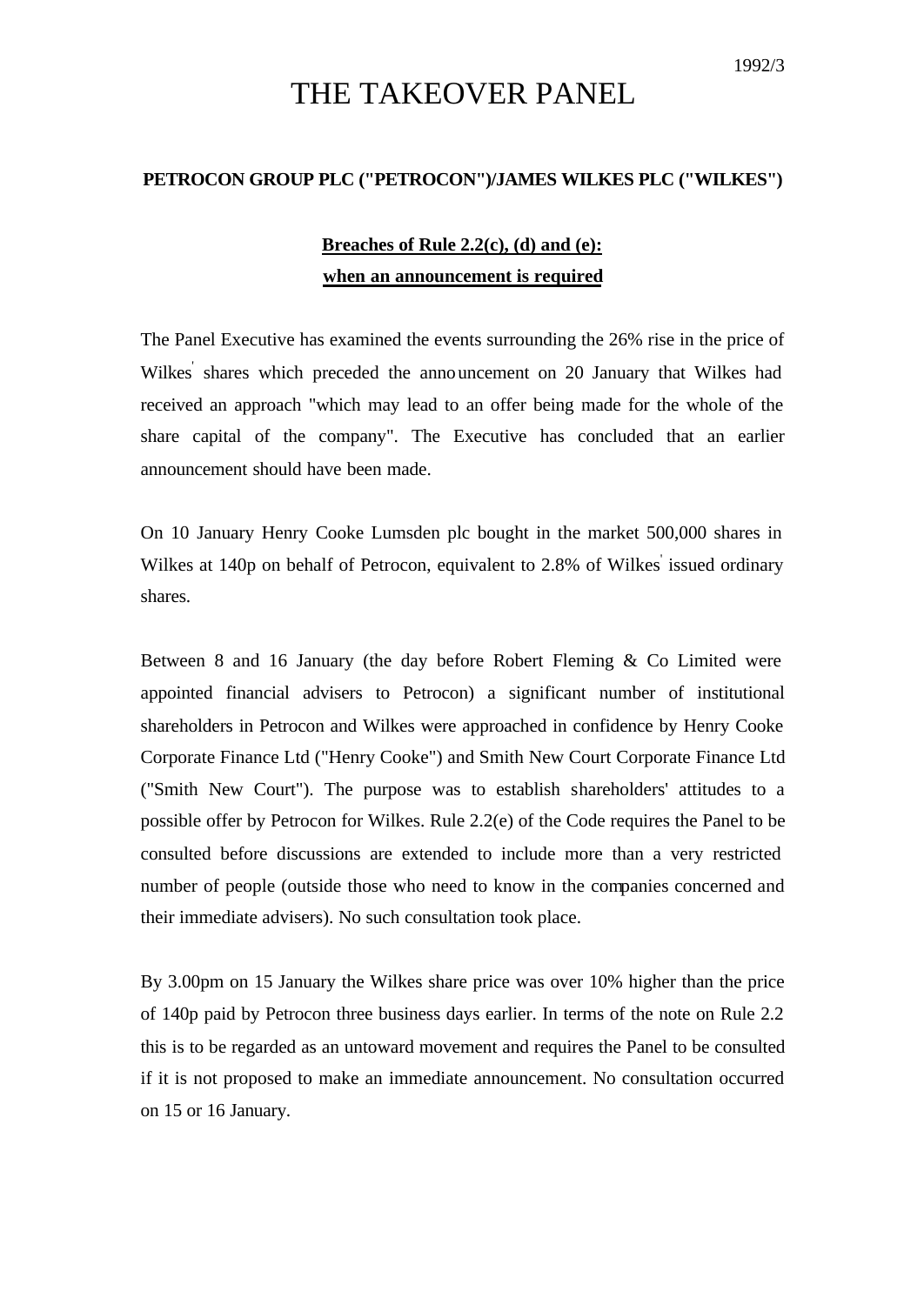The Executive considers that Henry Cooke and Smith New Court were responsible for breaches of Rule 2.2(d) and (e). They were both aware that more than a very restricted number of people were being approached about the proposed offer for Wilkes. They did not consult the Panel as required by Rule 2.2(e) and they should have recognised that there were reasonable grounds (ie the purchase of Wilkes shares and the shareholder meetings) for concluding that it was their actions which led to the untoward movement in the Wilkes share price. They are both criticised accordingly.

Petrocon made its approach to Wilkes at the close of business on Friday 17 January and inconclusive discussions were held over the weekend. Wilkes was then being, and continues to be, advised by N M Rothschild  $\&$  Sons Limited ("Rothschilds"). By shortly after 11.00am on Monday 20 January the Wilkes share price had risen by a further 11%. The announcement referred to at the beginning of this statement was not made until shortly after 3.00pm.

The Executive considers that Rothschilds were primarily responsible for a breach of Rule 2.2(c) by not making a prompt announcement on behalf of Wilkes on 20 January when, following a weekend of inconclusive talks, there had been an untoward movement in the Wilkes share price by 11.00am that morning.

The Executive wishes to underline the importance of prior consultation with the Panel and of making timely announcements in accordance with Rule 2 of the Code.

6 February 1992